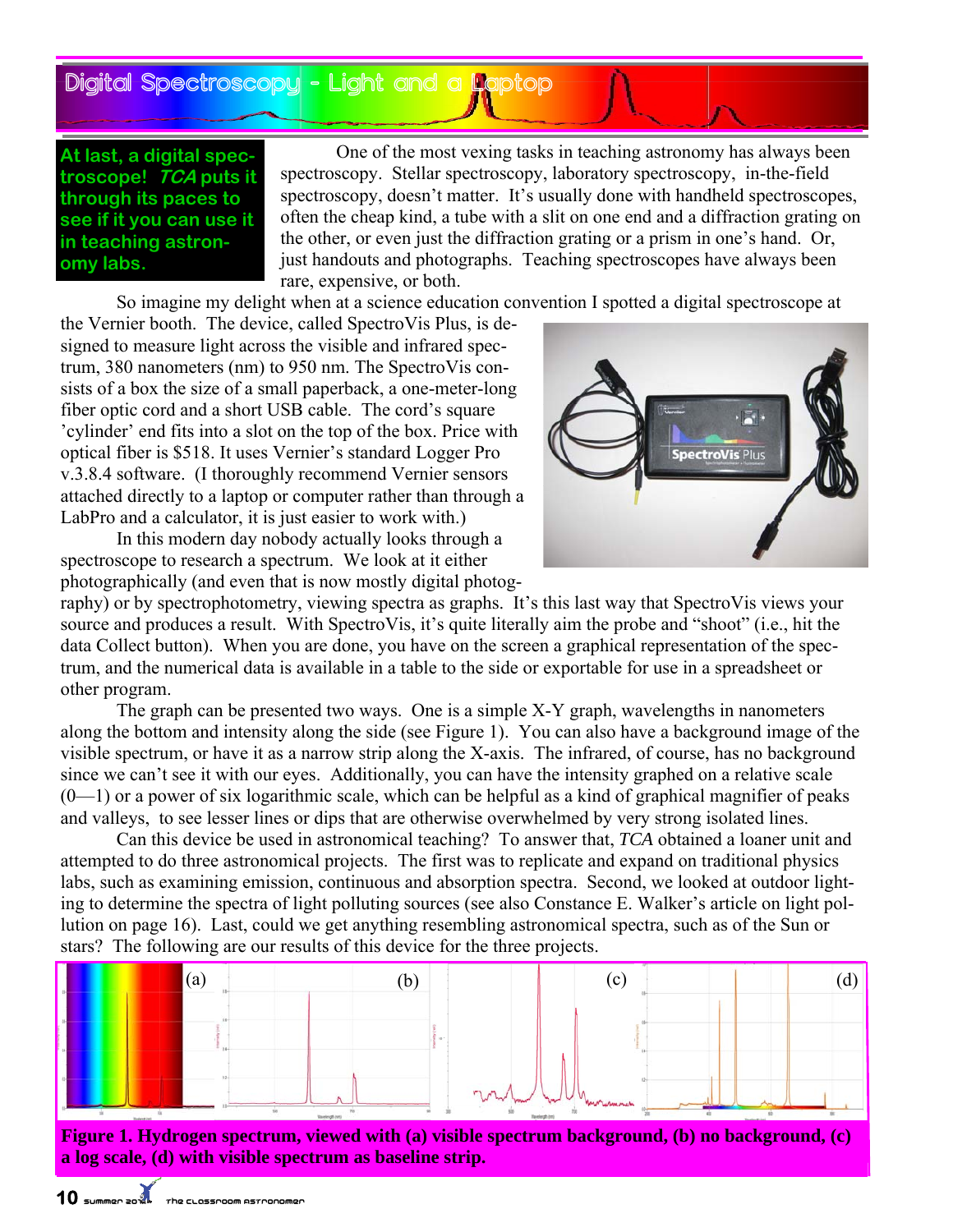### **Not Your Old Physics Labs**

 Using some common gas tubes found in a basic physics lab, we easily obtained graphical images of the emission lines. For starters, do this for general practice with graph interpretation and using patterns of the lines instead of visual images. One thing you can do that isn't easy to do with a hand spectroscope is to view a combined spectrum, as you might find in a source gas with multiple elements or in a star or nebula's spectrum. Two gas tubes were put as close together as possible so that their light could be emitted jointly through a hole. The fiber optic captured both lights at once. Students could be provided with this graph, and then asked to identify the contained gases using standards obtained previously or post-lab. As an example, Figure 2 shows our combination spectrum of hydrogen and helium gases on the left. The middle and right spectrum are hydrogen and helium alone. You should be able to see the different line peaks of the two in the combination, although there is at least one case of the lines overlapping.



## **Measuring The Bright Skies**

 One evening, this spectroscope was attached to the author's laptop and went out for an ride! Armed also with a regular Canon digital camera, a slide mounted diffraction grating and a twelve-year-old who jumped at the chance to go riding around at 11 at night, a'hunting for spectra I went.

 There are basically only a handful of major types of outdoor night-time lamps, though there are some subtypes among them. Whenever we spotted something that looked different, we took a quick look through the grating (see Figure 3 for an example) to see if the spectrum was truly different from whatever we'd seen before. If so, one of us would aim the fiber optic cable directly at the lamp while the other one manned the laptop. Once a good spectrum was obtained (no flattened, saturated peaks, if possible), we'd stop data collecting and do a screen capture of the spectrum graph. Then, I would take the digital camera, aim its small front lens through the diffraction grating, and move the rig around until a decent spectrum, first or second order, was centered in view. Because the lens was smaller than the grating sometimes I



**Figure 3. A street light and its spectrum seen with a digital camera and diffraction grating.** 

might end up pointing 20-60 degrees from the actual light fixture!

 In the area surrounding *TCA* HQ we identified five major kinds of light sources: incandescent, high (very common) and low pressure sodium vapor, mercury vapor (of two kinds) and metal halide lamps (also two variations).

 The digital camera is especially sensitive to the three primary colors red, green and blue, which makes the visual picture sometimes slightly different than what the graph shows. This explains the lack of yellow in the incandescent image—there's a black gap there that doesn't show up on the graph.

 Notice there are two slightly different (mainly in the red and infrared) versions of metal halide lamps and even some slight differences amongst the fluores-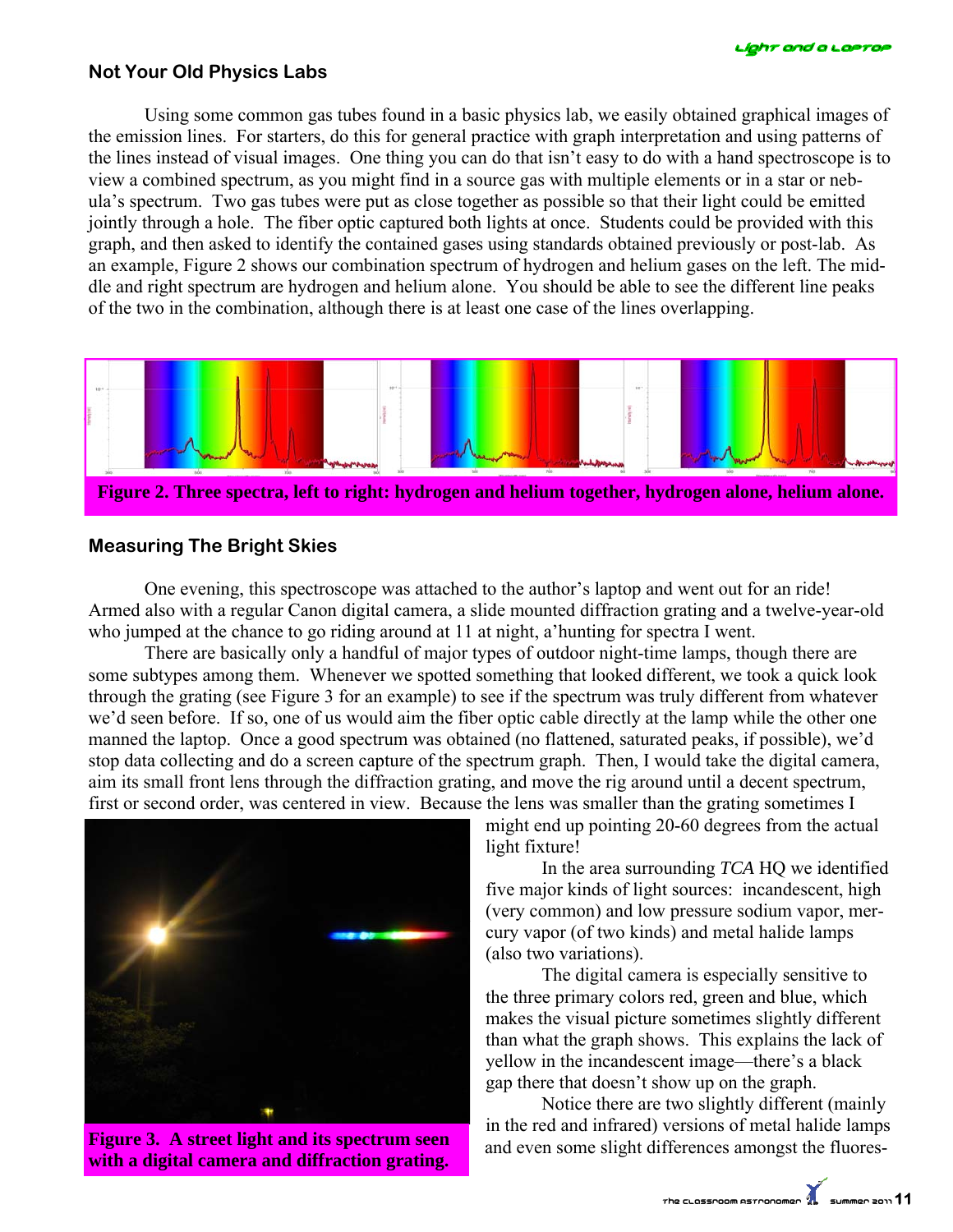#### Light and a Laptop



cents, compact and otherwise. See Figure 4 for all the types, their spectra and spectrophotometry.

 Besides identifying the light sources, what can you do with this information? How about conducting a survey of your school, campus or neighborhood? Pick a spot and count how many of each kind of lamp you see. Use the table adapted from the Arizona Public Service utility with our own cost effectiveness ranking added to rate how efficient is the area lighting. Note that the table is ranked in order of increasing *light* efficiency but when you add in the total cost (proxied by the number of hours the light could

| <b>Characteristics of Common Light Sources</b> |                                    |                                        |                                        |                                                                           |
|------------------------------------------------|------------------------------------|----------------------------------------|----------------------------------------|---------------------------------------------------------------------------|
| <b>Light Source</b>                            | <b>Efficiency</b><br>(Lumens/Watt) | <b>Average Lamp</b><br>Life<br>(Hours) | <b>Color</b><br><b>Rendering Index</b> | <b>TCA Cost Efficiency</b><br>(Average 1000s of<br>Lumens*Hours/<br>Watt) |
| <b>Standard Incandes-</b><br><b>cent</b>       | $5 - 20$                           | 750-1000                               | 100                                    | 10 <sup>1</sup>                                                           |
| Tungsten-Halogen                               | $15 - 25$                          | 2000-4000                              | 100                                    | 65                                                                        |
| <b>Compact Fluores-</b><br><b>cent</b>         | $20 - 55$                          | 10.000                                 | 80                                     | 375                                                                       |
| <b>Mercury Vapor</b>                           | $25 - 50$                          | Up to 24,000                           | $15 - 30$                              | 900                                                                       |
| <b>Metal Halide</b>                            | 45-100                             | 10.000-20.000                          | 60-90                                  | 1225                                                                      |
| <b>High Pressure</b><br>Sodium                 | 45-110                             | Up to 24,000                           | $9 - 70$                               | 1860                                                                      |
| <b>Tubular Fluores-</b><br><b>cent</b>         | 60-100                             | 15,000-24,000                          | 50-90                                  | 1650                                                                      |

run) you find the most effective, but among the least color pleasing, are high pressure sodium (HPS) lamps. If your survey shows more HPSs than anything else, your site is very energy efficient. Fluorescents may be better than incandescent, but they aren't yet as cost effective as other lamps for outdoor lighting.

 How about a little practice before you go into the neighborhood? Try your hand at identifying spectra visually and graphically with Figure 5!

## **Some Astrophysics!**

 Light pollution and gas tubes are all well and good but how about some celestial objects? Obvious candidates are the Sun, the Moon, some bright stars, an emission nebula, and the spectrum of the day and night sky.

 Getting the Sun directly isn't possible, it's just way too bright. Even at the shortest possible exposure settings, the device is overwhelmed even when we weren't pointing exactly at the Sun.

 On the other hand, the night sky pollution glow is too weak for even the longest integration time of one second. While the SpectroVis can average multiple samples, it is surprising that it can't ADD multiple samples and get a stronger summed value. This would help in getting spectra of stars. Using a small, common telescope, aimed at Vega, we saw no signal different from our "night sky" chaotic graph. Adding samples would improve the signal-to-